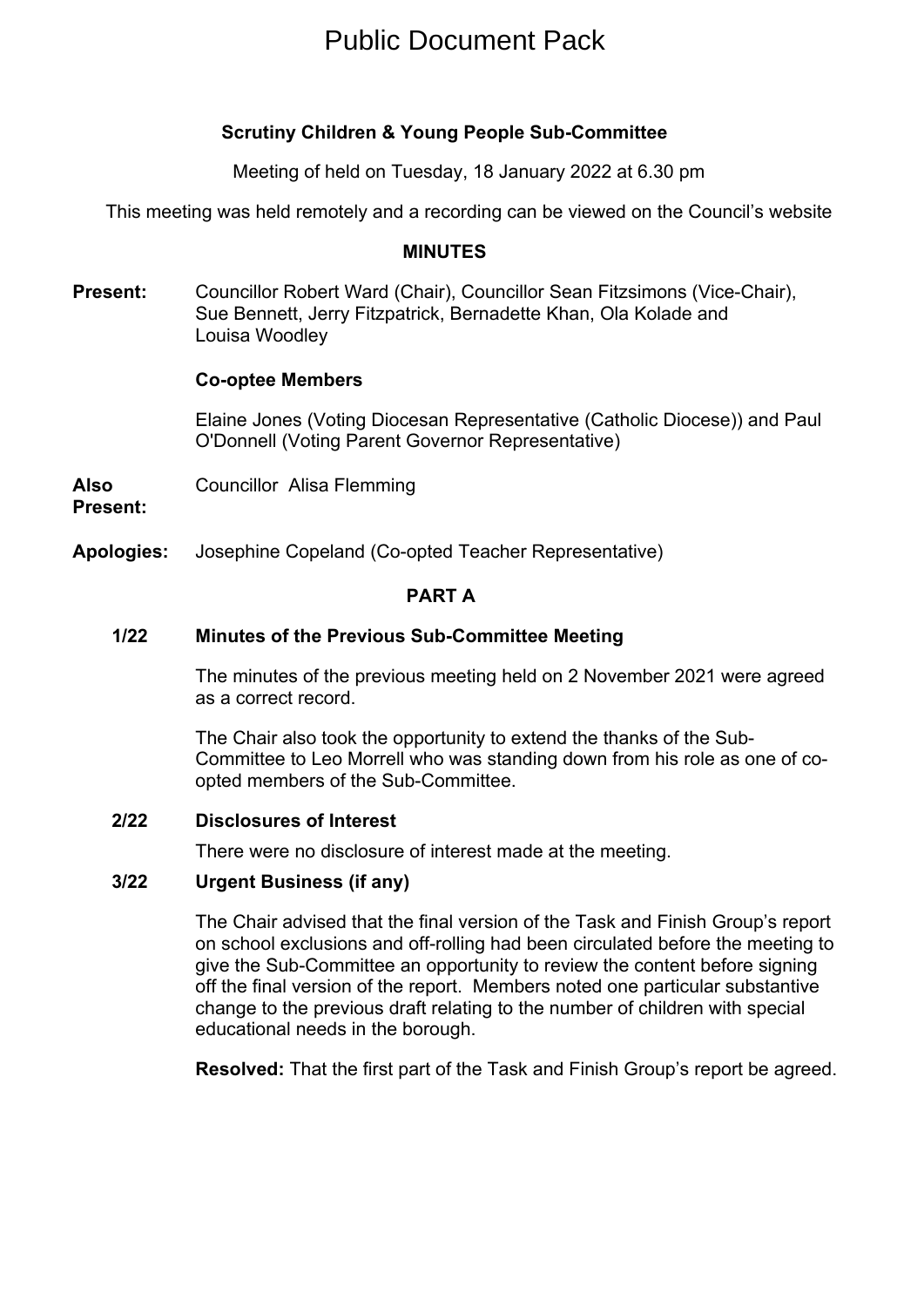# **4/22 Action List Update**

The Sub-Committee considered the outstanding actions from its previous meetings. It was noted that an update on antenatal health visits would be provided at a future meeting of the Sub-Committee, most likely in the summer.

It was agreed that the Chair would meet with officers outside of the meeting to review and clear the remaining actions on the list and an update would be provided on the outcome from this work at the next meeting of the Sub-Committee on 1 March 2022.

# **5/22 Early Help, Children Social Care & Education Performance Dashboards**

The Sub-Committee considered the performance dashboards set out on pages 15 to 30 of the agenda. The dashboards were a regular item on the agenda and provided for the Sub-Committee to give an overview of performance in the Children's Social Care and Education services. Concern was raised about indicator EH7 which detailed the percentage of cases closed due to families no longer requiring services, which had consistently been above the 10% target throughout the year. It was advised that some families no longer required support from Early Help because they had engaged with alternative services themselves. The service was managing its waiting list through a duty system, with regular check-ins scheduled with families to ensure their needs were being met. Given it was a demand led service, the Sub-Committee acknowledged that it could be difficult to achieve some of the targets within the social care system.

Indicators could be affected for a variety of reasons, with the fluctuation in caseloads, staff turnover and recruitment having an impact. Recently scheduling visits had been more challenging due to the impact from the omicron variant on staff absences.

Given the need to make significant savings within the Service, it was agreed that indicators on the financial performance of the directorate would be added to future iterations of the dashboard to provide the Sub-Committee with reassurance that budget were being appropriately managed.

## **Conclusions**

Following the discussion on this item, the Children & Young People Sub-Committee agreed the following conclusions:-

- 1. It was recognised that there was a range of factors that could have a negative impact upon service delivery, but it was acknowledged that the Senior Management were aware of these factors and were actively managing these risks.
- 2. In light of the budget savings required from the Service in 2022-23, it would be important to include financial indicators in the dashboard, to allow the Sub-Committee to monitor progress made in delivering the budget.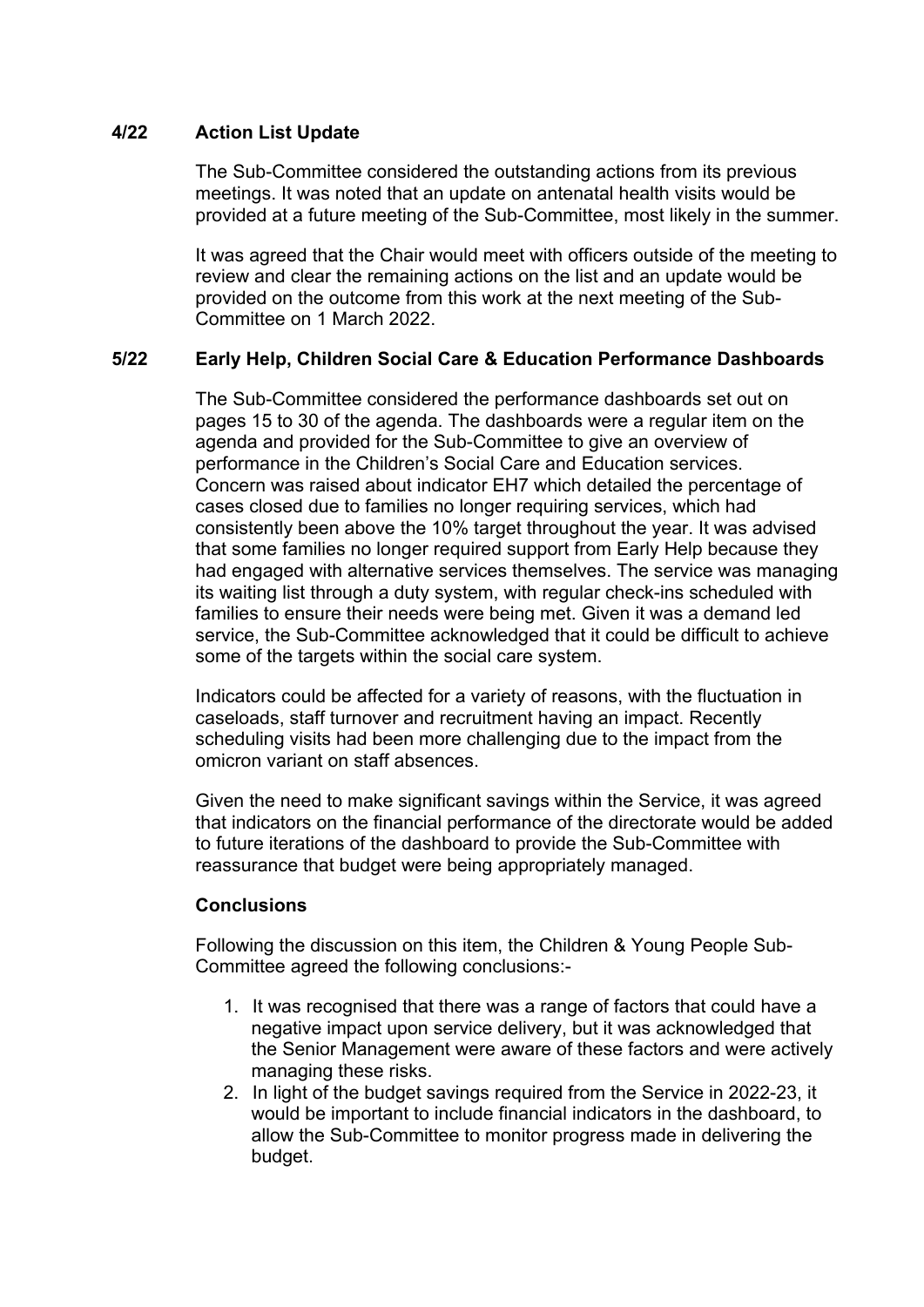## **6/22 Children, Young People & Education Budget Scrutiny Challenge**

The Sub-Committee considered a report set out on pages 31 to 42 of the agenda along with a supplement, which provided a response to the three areas within the Children, Young People and Education budget targeted by the Sub-Committee for in-depth scrutiny. The three areas selected were: -

- 1. The review of care packages for children with disabilities aged 0-17.
- 2. The impact of the reduction in spend on the adolescent service.
- 3. The funding gap for unaccompanied asylum-seeking children

The Sub-Committee was asked to consider whether the savings identified were deliverable, sustainable and did not present an unacceptable risk. Consideration was also given to whether the potential impact upon service users and the wider community from the savings was understood by the senior management of the service and the Cabinet Member, and that all reasonable alternative options had been explored and no better options existed. The conclusions agreed by the Sub-Committee would be reported to the Scrutiny & Overview Committee at its meeting scheduled for 15 February.

The Sub-Committee considered each of the three areas in turn, starting with the proposal to review care packages for children with disabilities up to the age of 18. During the introduction to this section provided by the Head of Social Work with Families & Children, Rodica Cobarzan, the Sub-Committee was given an overview of the review process for care packages. This included the work with the Transitions service for young people approaching the age of 18. Case studies which had resulted in both reduced and increased care packages were also provided to the Sub-Committee.

Following the introduction, it was acknowledged by the Sub-Committee that the budget position of the Council required difficult decisions to made. However, reassurance was sought that reassessments would not lead to an adverse impact upon the children or their families. It was confirmed that care packages were continually reviewed and reassessed to ensure the best outcomes for the child were being achieved. It was likely that the efficiency savings required would be achieved through reviewing service providers, rather than the level of care provided.

It was highlighted that many families were opting for the direct payment model, which delivered a saving to the Council. This led to a concern being raised by the Sub-Committee that the direct payment system allowing families to buy their own agency support may not have the same level of quality or consistency required as opposed to the higher quality support acquired using local authority input.

In response to a question about whether there had been any challenge from families because of the changes introduced, it was confirmed that there had been no tribunals. Assessments would be reviewed as required to ensure there was full transparent between the Council and families over decision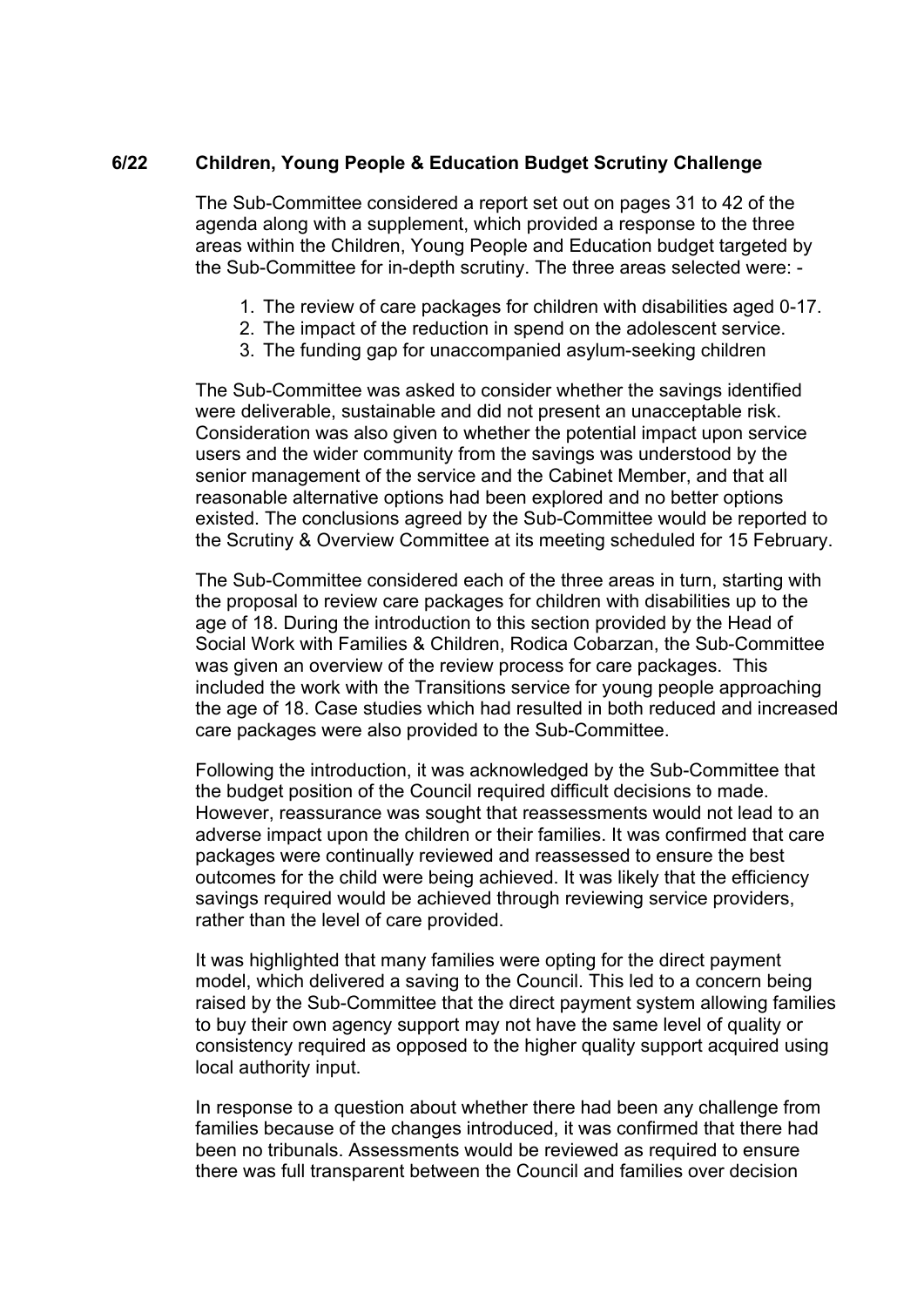making. There had been a low number of complaints received to date, which had been responded to as a priority.

It was acknowledged by Members that it was an ongoing challenge to ensure that commissioned services met the needs of the community, particularly given the level of resource available. However, this meant there needed to be a clear focus on the outcomes delivered by these services to ensure community needs were being met. It was questioned whether there was sufficient data available to inform the commissioning process going forward. It was important to use both quantative and qualitative data to gain a full understanding of local need. Reassurance was given that Service understood the importance of reviewing the provision of commissioned services and had been improving its monitoring processes over several years, which had been reflected in the recent SEND inspection.

Concerns raised by the Sub-Committee about the history of overspending within the service were acknowledged by officers. It was confirmed that financial control had been prioritised over the past year, which had resulted in a much more robust and visible indication of costs being available. It was agreed that consideration would be given to what metrics could be provided to the Sub-Committee to provide ongoing reassurance that the finances within the service were being effectively managed.

Members were keen for further information on the processes used to be able to make a judgement on the robustness of the financial controls within the service. It was advised that the importance of ensuring that all current packages were recorded accurately, with a clear trail for expenditure for each child had been emphasised to officers throughout the service and this would continue.

At this stage the discussion moved onto the second priority area, the support for vulnerable adolescents. During the introduction, it was acknowledged that this area presented significant challenges, particularly around higher risk children. These challenges were under constant review, using a multidisciplinary approach which required careful coordination and continual refinement to ensure that the adolescents needs were being addressed.

Given the potential risks, it was questioned how these were being managed and whether the response was constrained by the budget. It was confirmed that it was important to have a flexible response, including having the ability to be able to reallocate resources as required.

It was highlighted that the recruitment and retention of staff was an ongoing issue that was mirrored across most local authorities in the country. The decline in the supply of temporary workers was flagged as a potential issue, but officers reassured the Sub-Committee that they were aware of this trend and were working with other authorities to address. The level of funding available for recruitment was not the main challenge, instead it was finding staff with the right skills. Recruitment, retention and turnover had a constant impact upon the experience available in the system.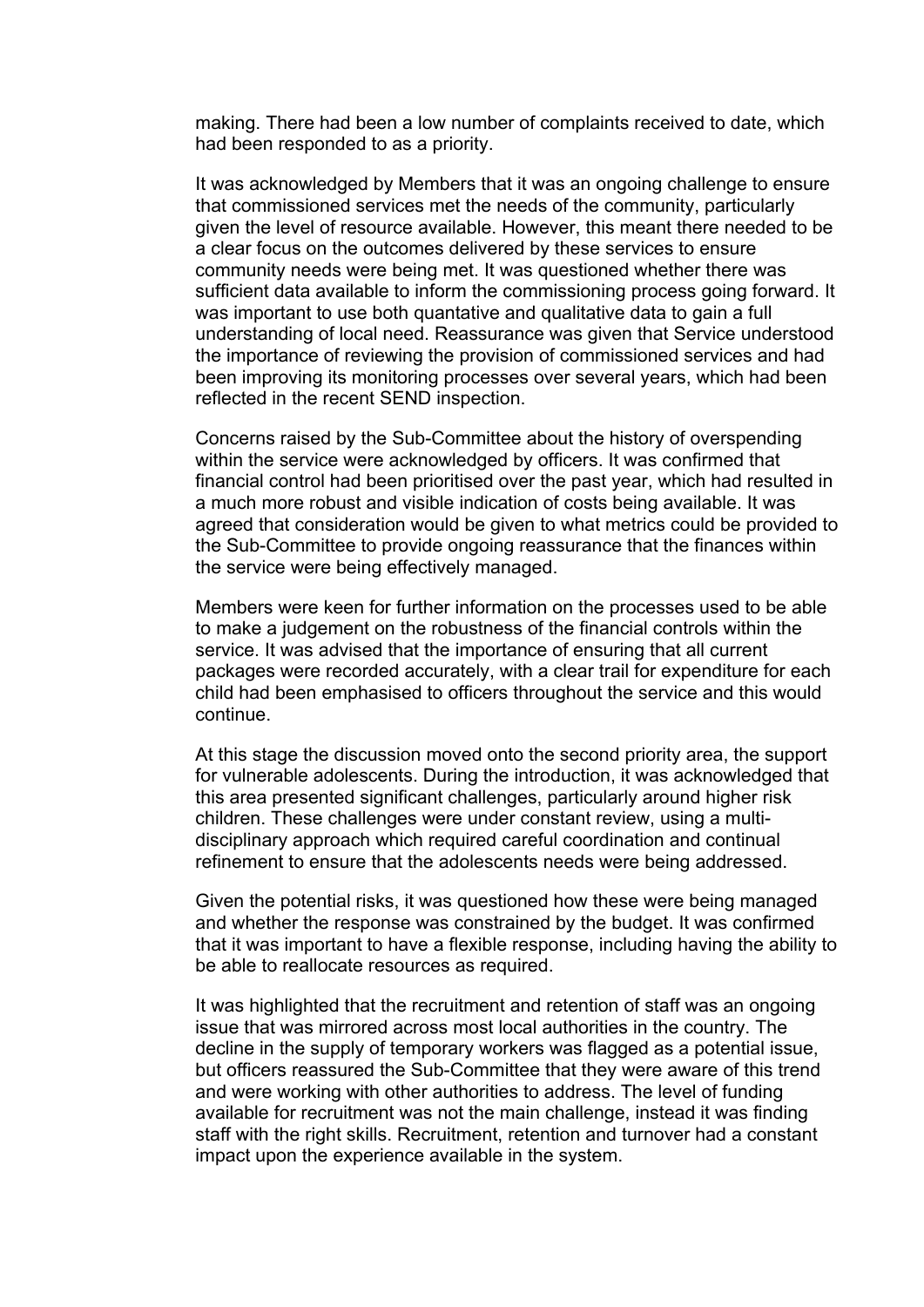It was questioned how the risk presented by the limited supply of staff was being managed going forward. It was confirmed that the salaries offered by the Council were competitive and transformational change was needed to ensure local staff were being retained for the sake of the children and the organisation. The latest offer had been reviewed to make it more attractive for staff to retain expertise. The Council was working with partners to establish a multidisciplinary approach to staffing which help to improve the attractiveness of working in Croydon.

It was highlighted that there was a reference in the report to work on developing new indicators for vulnerable adolescents and as such it was questioned when these would be available. It was confirmed that further work was required on the development of new indicators, with benchmarking proving to be complex and reliant on collaborative working to collect the appropriate information.

The meeting moved on to the final section of this item which concerned the budget for unaccompanied asylum-seeking children (UASC). During the introduction to this section, it was emphasised that any additional pressure would have to be met and that most of the additional cost were for over 18s. There was also a threshold at 21 years of age. The model included an estimation of the UASC who were NEET. This was not expected to be a big risk as many were not allowed to work.

In response to a question about the reliability of the estimates provided in the report, it was confirmed that these had been tested and confirmed as being reasonable assumptions on which to base the budget.

Given the actual cost of providing support to UASC had repeatedly exceeded the budgeted amount over a long period of time, it was questioned whether a reserve had been earmarked to manage this risk. It was confirmed that the additional support required for UASC in 2022-23 was estimated to be £2.9m, which had not been accounted for. Although the Government had provided one-off funding in 2021-22, the continued funding shortfall would continue to be raised as a significant challenge to the Council's budget. It was agreed that the potential risk created by the shortfall in funding for UASC would be flagged to the Scrutiny and Overview Committee as a significant concern.

At the conclusion of the item, the Chair summarised the discussion noting that a significant degree of confidence could be taken from the responses given by officers to the questions raised by the Sub-Committee. The three areas remained significant areas of risk to Council budget and would need to be revisited throughout the year by the Sub-Committee to ensure they remained on track.

**Resolved:** The Sub-Committee agreed that the Chair would provide a summary of its discussion to the Scrutiny and Overview Committee on 15 February 2022.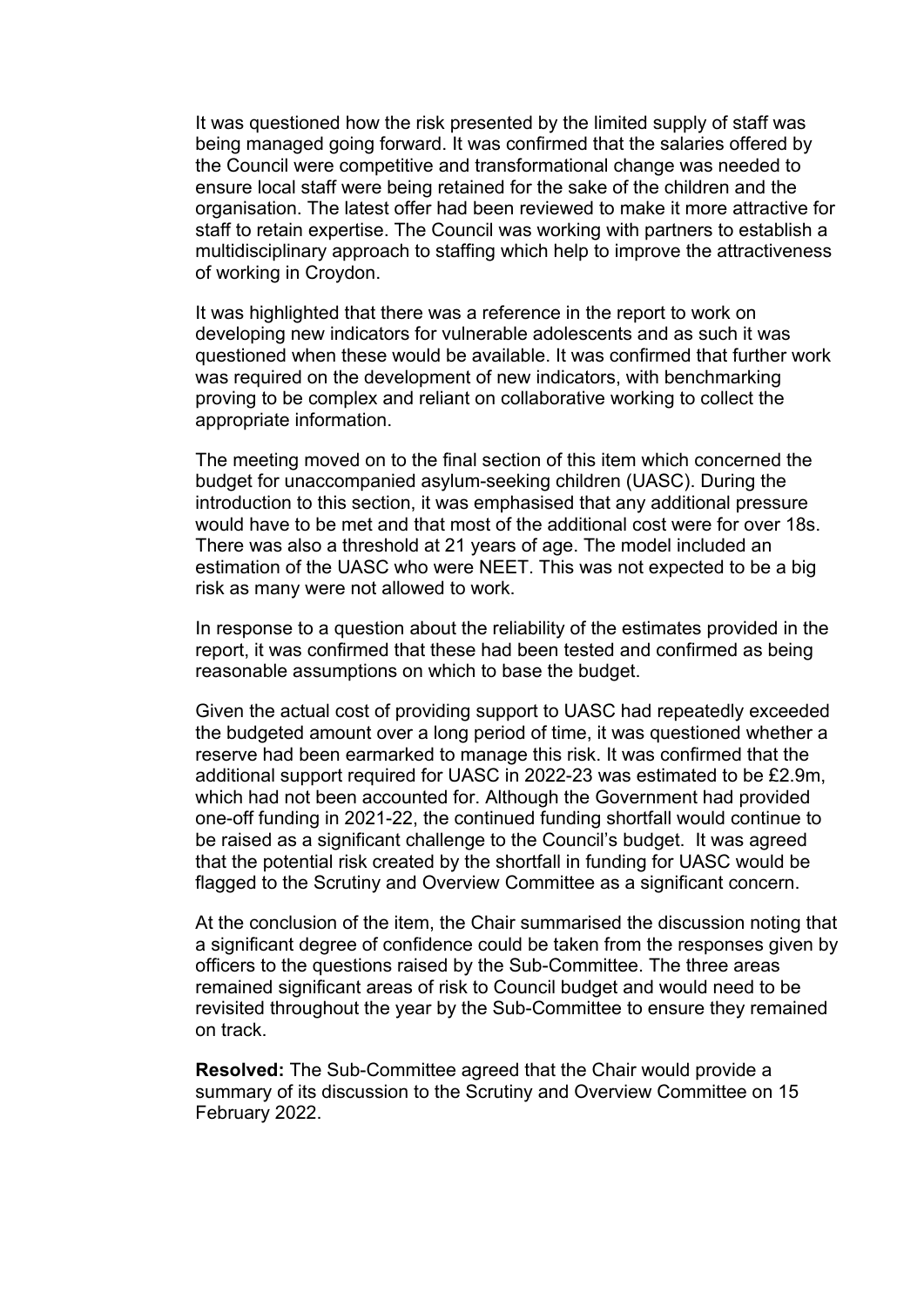# **7/22 Education Estates Strategy**

The Sub-Committee considered a report set out on pages 43 to 134 of the agenda which provided an overview of the Education Estates Strategy for its feedback, before consideration by the Cabinet.

The report was introduced by the Council's Director of Education, Shelley Davies, during which comparisons on persistent absences and the work focussed on analysing data were highlighted. It was advised that it was important to focus upon contributing factors, which were being reviewed in greater depth. It was acknowledged that the impact of pandemic over the past two years had affected the availability of data, however it was noted that schools should be highlighting attendance where persistent absence was an issue. Schools would also be taking other factors into account alongside absences.

The work focused on addressing surplus school places was highlighted, including an in-depth review of shared resources and exploring opportunities for schools to generate additional income.

It was questioned whether there had been any formal discussion with head teachers as a totality from both primary and secondary about the estates strategy and whether feedback from this had been included in the evaluation. It was confirmed that there had been discussions with the Schools Forum, Schools Block Working Group and Secondary Head Teachers Meeting. The Sub-Committee welcomed confirmation of the unified approach deployed and it was agreed that a briefing summarising these meetings would be shared with the Sub-Committee.

In response to a question about the support available for schools in danger of not managing their places, it was confirmed that support was provided to individual schools as well as wider conversations on a borough wide level. It was acknowledged there had been difficulties during the pandemic due to practical issues, but officers were focussing on taking this forward.

It was agreed that the decline in numbers at some schools was a significant risk, with it questioned whether there were any radical ideas that could be used to support schools whose excess spaces were above the 5% target. It was also agreed that there needed to be a greater clarity around the risks to the Council of schools going into deficit. It was advised that there was a focus on early intervention with schools and reassurance was given that it should not have an impact on the Council's budget.

The Chair acknowledged the support by the committee for a study on excess places within the Borough.

## **Conclusions:**

At the end of this item the Children & Young People Sub-Committee agreed that: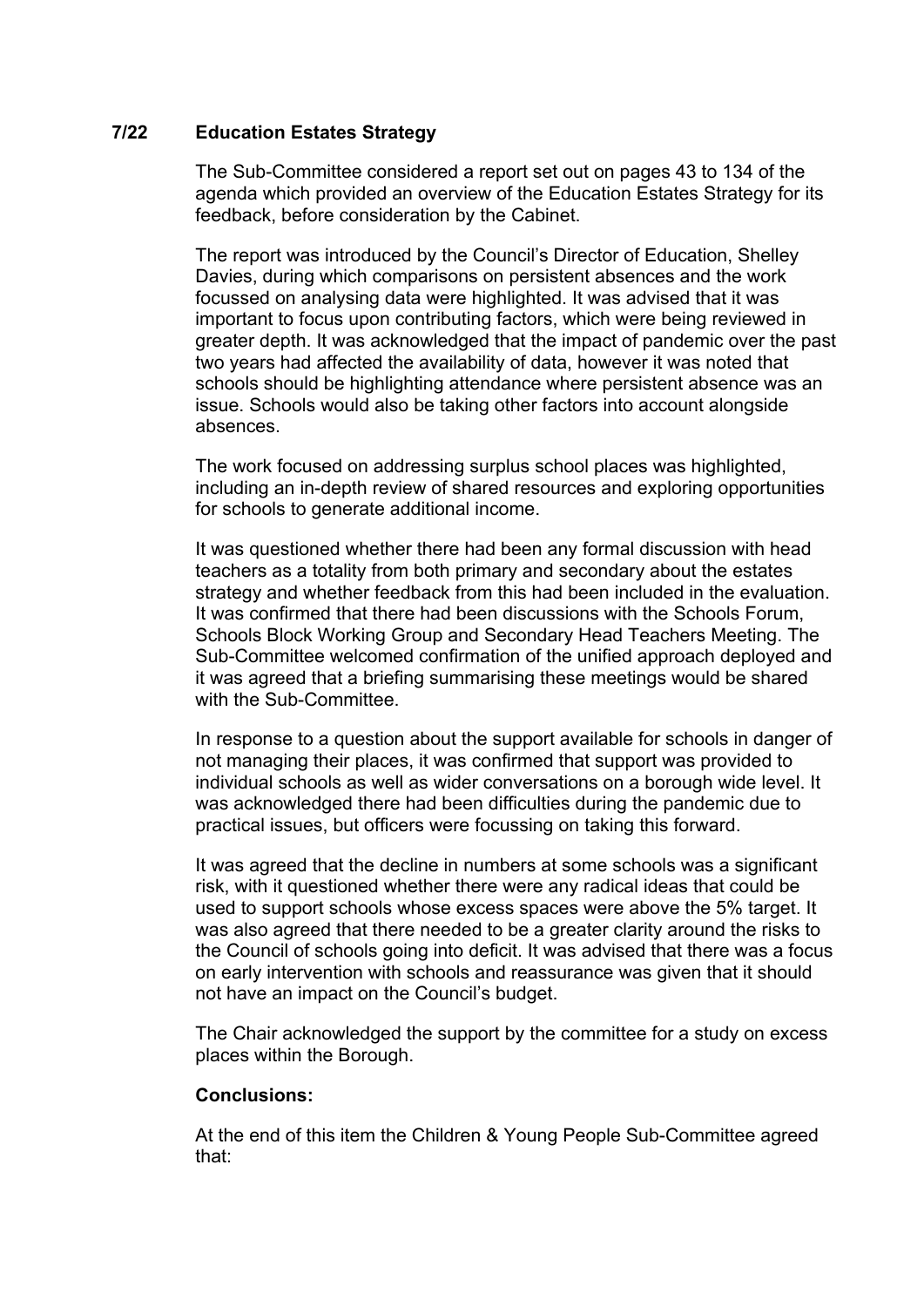- 1. The content of the Education Estates Strategy report was noted.
- 2. Although reassurance was provided on the risks presented by schools with excess places, it was agreed that the emphasis on early intervention and support should continue to ensure the risks were managed as well as possible.
- 3. Further information on the school numbers broken down by school and age groups was requested.

## **8/22 Croydon Safeguarding Children Board - Annual Report 2020-21**

The Sub-Committee considered a report set out on pages 135 to 182 of the agenda which presented the Annual Report for 2020-21 from the Croydon Safeguarding Children Board. The Sub-Committee was asked to review the report and provide feedback ahead of its consideration by the Cabinet.

It was agreed that it was essential for the Partnership to ensure it was working effectively together in order to avoid duplication. Further consideration was needed to identify a means of providing evidence in future annual reports to demonstrate the Partnership worked efficiently and effectively together. It was acknowledged that had been a delay in provided the 2020-21 annual report, but given the pandemic this delay was understandable.

Reassurance was provided to the Sub-Committee about the commitment of the partners, which had contributed greatly to the ability of the Partnership to plan its work. It was highlighted that positive action had been identified, despite the challenges of the pandemic.

The Sub-Committee agreed that the key for next year was to look at how to identify the quality of work that had taken place, and to focus on outcomes rather than just the tasks completed.

At the conclusion of this item the Chair thanks officers for their attendance at the meeting and engagement with the discussion of the Sub-Committee.

## **Conclusion:**

At the end of this item the Children & Young People Sub-Committee concluded

- 1. That it was happy for the Croydon Safeguarding Children Board Annual Report 2020-21 to be submitted to the Cabinet in its current format.
- 2. That further consideration needed to be given to how to demonstrate in future reports the effectiveness of the partnership, with a robust set of indicators used to track progress.
- 3. The Sub-Committee agreed that it would be in favour of engaging with the Board at an early stage in the development of the next Annual